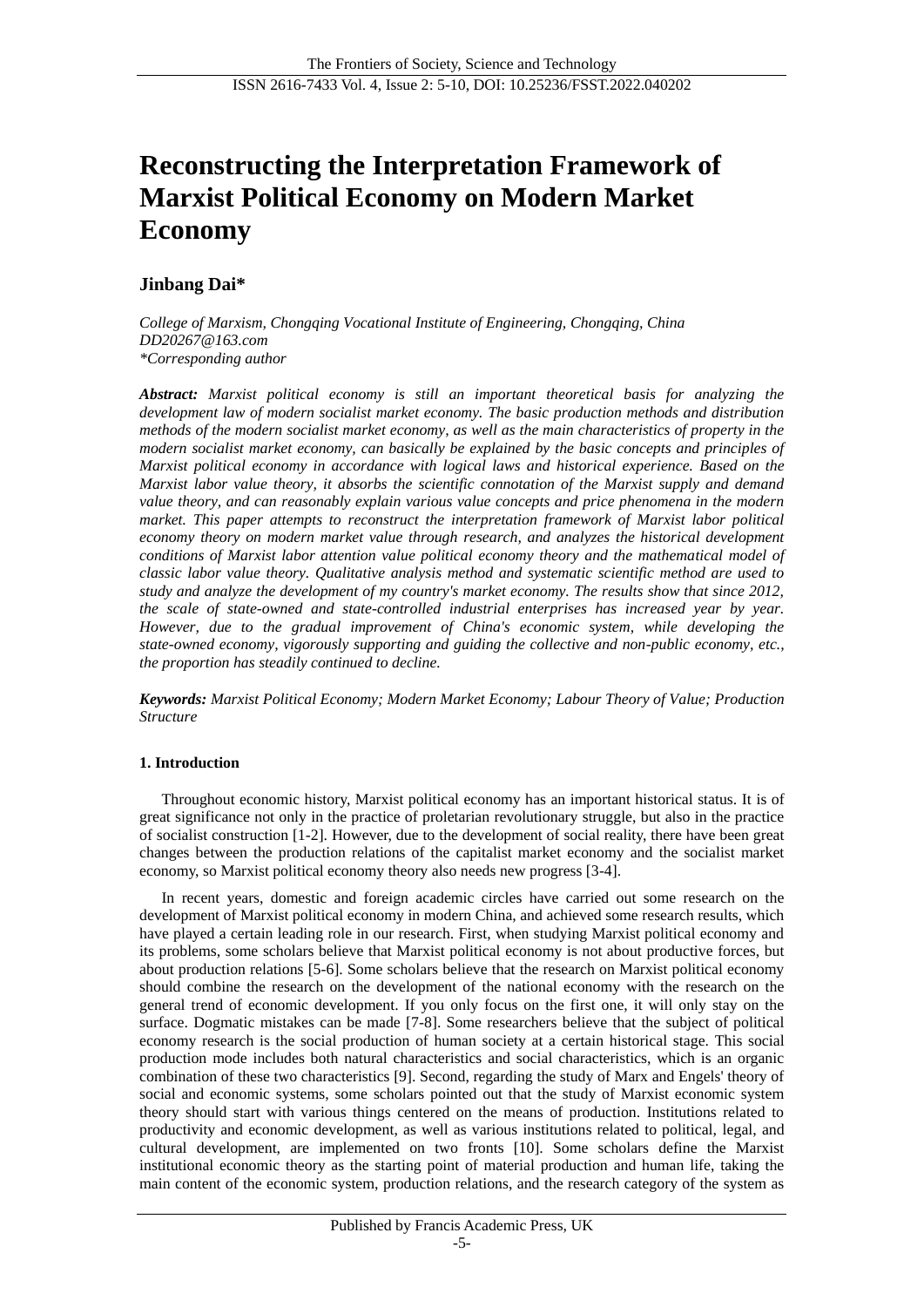the legal rules, excluding the social and economic relations of ideology and ethical rules [11] -12]. We will continue to report and research on the basis of the research so far, continue to improve and innovate research results, and contribute to the promotion of academic research on Marxist political economy.

On the basis of consulting a large number of relevant references, combined with Marx's attention to the development conditions of political economy and the mathematical model of the classic labor theory of value, this paper studies and analyzes the development of my country's market economy and China's economy through qualitative analysis and systematic scientific methods.

## **2. Reconstructing the Interpretation Framework of Marxist Political Economy on Modern Market Economy**

#### *2.1 Marx Paid Attention to the Conditions for the Development of Political Economy*

Economic revolution, construction, reform, and opening to the outside world in modern China should all implement the basic principles of socialism and represent the fundamental interests of the masses. China is a socialist people's country under the democratic dictatorship. The revolution, construction, reform and opening up in modern China followed the line of socialism with Chinese characteristics, the line of socialism with Chinese characteristics, and the principled line of the basic principles of socialism. Adhere to the guidance of Marxism, that is, always stand in the position of the people, represent the vital interests of the masses, and implement the basic Marxist viewpoint of people-oriented. The ultimate goal of the socialist development direction is to realize the freedom of thought and the comprehensive development of society. Since modern times, my country's ideological revolution, construction, reform, and emancipation have always been centered on the development of the people, closely centered on the emancipation and development of the masses, and realized the development of Marxism in China. The Communist Party of China always adheres to the masses and their opinions, regards the interests of the masses as the party's greatest interests, and serves the people wholeheartedly.

Marxism has substance and truth. On the one hand, the essence and truth of Marxism are two different concepts. The essence of so-called Marxism is that Marxism itself is a question of proletarian revolution and human liberation. Truth means that Marxism reveals the essence of things. The laws of economic, political, cultural, social and historical development in the process of human liberation. On the other hand, the essence and truth of Marxism are interrelated, truth comes from the essence, and development also needs to be based on the essence of "human liberation".

Theoretical research and teaching promote the development of Marxist political economy

The development of Marxist political economy in my country not only depends on the promotion of practice, but also depends on the promotion of theoretical circles and school education. In the basic theory of Marxist political economy, the theoretical circle has always attached importance to scientific research and conscious summary. Discuss and analyze some hotspots and academic issues in economics and sociology, and promote the in-depth development of Marxist political economy research. Since the 18th National Congress of the Communist Party of China, with the strong support of the Party Central Committee, the theoretical circles have paid more attention to the study of Marxist political economy and achieved fruitful theoretical results. As an important part of Marxism, political economy is an important subject of philosophy and social sciences in schools, especially in colleges and universities. In terms of education, while widely publicizing Marxist political economy, many Marxist theoretical talents have been trained, which has played an important role in promoting the development of Marxist political economy. In the education of Marxist political economy, we must pay attention to the absorption and utilization of research results and the research methods of modern economic theory. Marxist political economy has more characteristics of the times and openness. Of course, the tendency to ignore Marxist political economy must be overcome and corrected in research and education to ensure that research and education in Marxist political economy move in the right direction.

## *2.2 Mathematical Model of the Classical Labour Theory of Value*

The establishment of the mathematical model of Marx's classic labor theory of value is based on the basic viewpoints and assumptions of Marx's labor theory of value.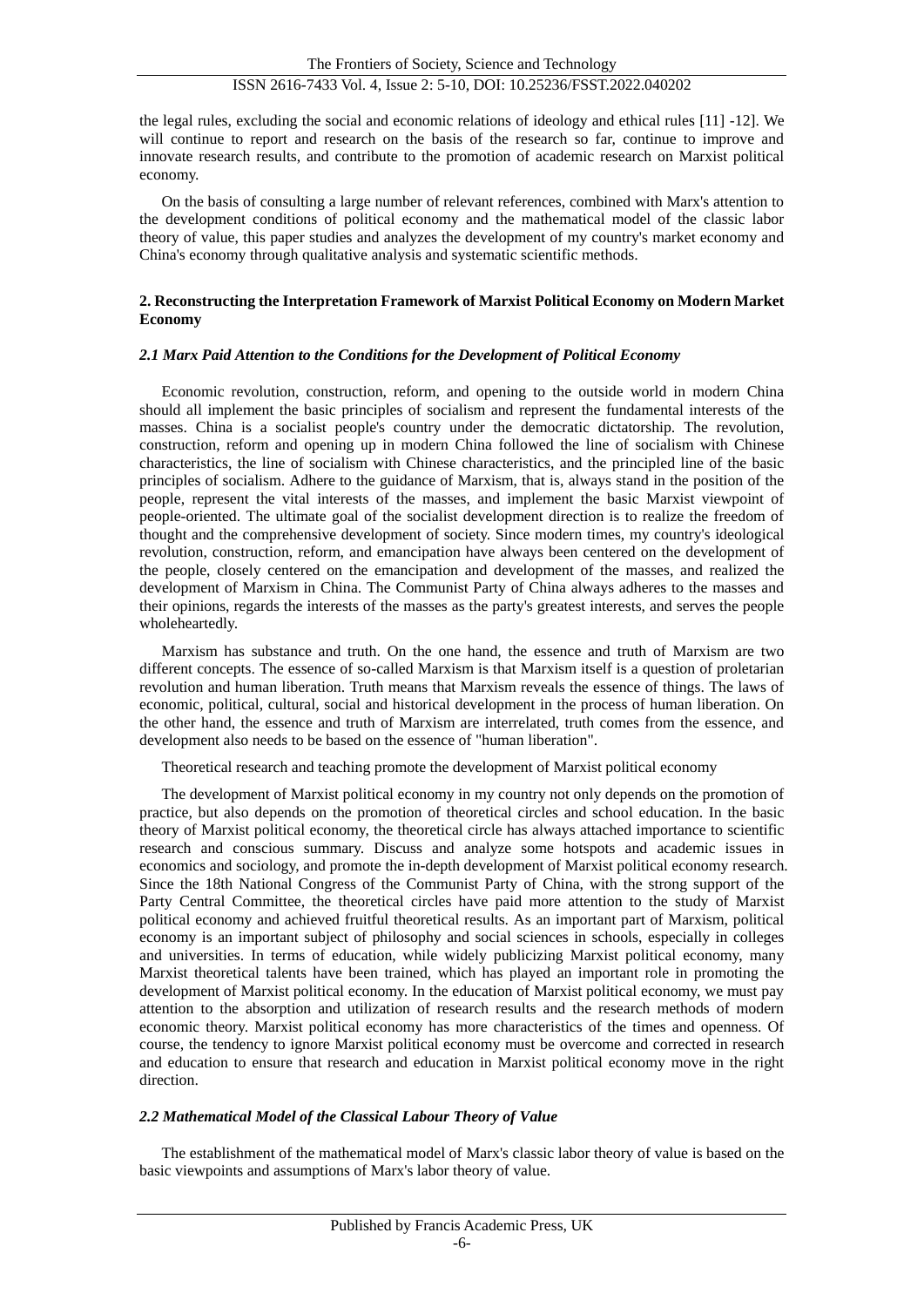# ISSN 2616-7433 Vol. 4, Issue 2: 5-10, DOI: 10.25236/FSST.2022.040202

Marx's labor theory of value reveals that the duality of labor determines two business factors, namely, concrete labor creates value in use, and abstract labor forms value; one factor is related to labor productivity, and the second is related to working hours. According to Marx's discourse on total value production, if we assume that the total value of the latest product manufactured by an industry or sector is W, the use price of the product is Q, the abstract labor amount concentrated is  $L_a$ , and the concrete labor paid is  $L_c$ , then The total price production function for this product can also be described as:

 $W = W(L_a)$  (1)

At the same time, the total amount of use value function can be expressed as:

$$
Q = Q(L_c) \tag{2}
$$

In addition, when Marx analyzes and defines the labor that creates value, he specifically identifies the labor factors that affect the production of commodity value into three aspects. The working hours required by the society are the working hours required to generate a certain use value under the existing normal social production conditions and the average labor capacity and labor intensity of the society. Then, three variables can be identified based on these three factors. First, a production condition variable  $S<sub>t</sub>$ , which represents objective external factors that affect value production. Second, job performance variable  $L<sub>s</sub>$ , represents the intrinsic subjective factors that directly affect value production. Third, labor intensity variable *Lq* , represents a unique subjective variable that directly affects value production. According to Marx's definition, the working hours required by the society are the working hours required to create a certain use value under the normal production conditions of the existing society, under the average labor capacity and work intensity of the society. Therefore, the value production function can be expressed as:

$$
\omega = F(S_t, L_s, L_q) \tag{3}
$$

Among them,  $\omega$  is the unit value, and  $S_t$ ,  $L_s$ ,  $L_q$  represents the social average of the internal production conditions, labor proficiency and labor intensity of the department, respectively.

#### **3. Experiments**

#### *3.1 Research Purpose*

In order to reconstruct the framework of Marxist political economy's elaboration of modern market economic theory, we must use Marxism as a guide to further clarify the theoretical essence of Marxist political economy, and clarify the macroscopic nature and dynamics of Marxist political economy. Further research on the theory of economic progress is needed. It is closely related to the actual development of my country's modern market economy. Through in-depth study of Marxist political economy, the latest problems encountered by Marxist political economy in modern market reality can be solved. Therefore, it is also very important in theory and in practice.

## *3.2 Research Methods*

#### (1) Qualitative analysis method

We focus on discovering the essence of things, conduct "qualitative" analysis of Marxist political economy, carry out key concepts and methodology, and summarize through basic historical research. That is to use adductive analysis as a method, observe the essence of things through the phenomenon of things, summarize the main content of the theoretical system of socialist political economy with Chinese characteristics, and use perceptual and rational thinking to deal with all known materials.

#### (2) Systems science method

Since Marxist political economy is a science, its research process adopts scientific methods and systematic research methods. It is a socialist Marxist political economy system with Chinese characteristics. In this process, strong support such as data and information is used to lay the foundation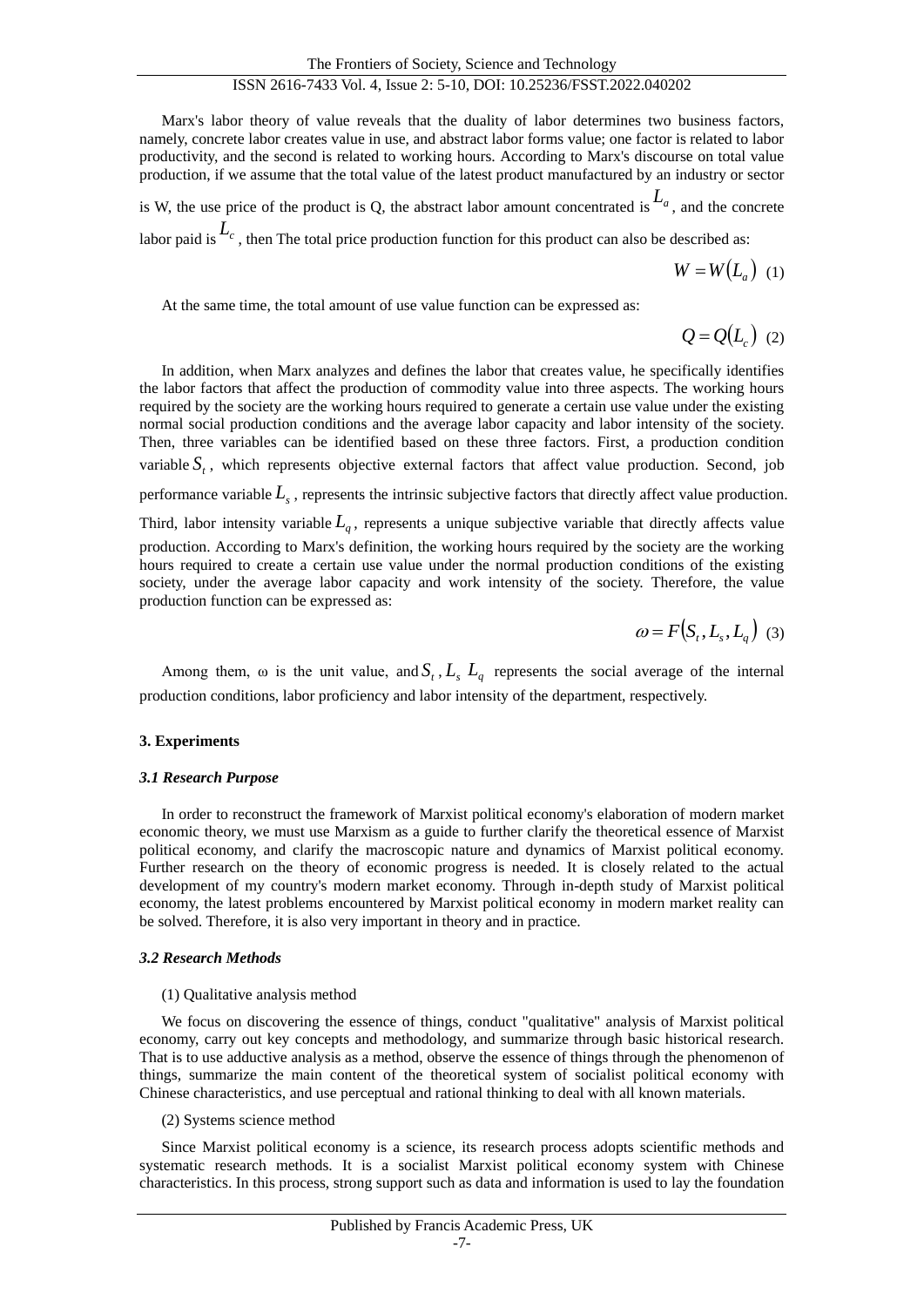and provide the means for developing integrated thinking. The systematic scientific method is to fully emphasize the initiative of competent thinking in the research process, overcome the limitations of traditional research methods, and use scientific methodology as the basis, experience as a means, and perception as a means of subjective analysis research methods as resources for establishing reasonable methods.

# **4. Discussion**



*Figure 1: Total assets and proportion of state-owned and state-controlled industrial enterprises Table 1: The proportion of state-owned enterprise assets in key state-owned industries*

| Industry name                                                 | 2019        |            | 2018        |            | 2017        |            |
|---------------------------------------------------------------|-------------|------------|-------------|------------|-------------|------------|
|                                                               | total state | proportion | total state | proportion | total state | proportion |
|                                                               | assets      |            | assets      |            | assets      |            |
| Automotive<br>Manufacturing                                   | 38493.83    | 47.32%     | 35936.88    | 47.62%     | 34346.43    | 49.67%     |
| Petroleum and<br>other processing<br>industries               | 23816.03    | 53.57%     | 24496.92    | 56.88%     | 24133.5     | 55.96%     |
| Chemical raw<br>material<br>manufacturing                     | 31289.53    | 82.22%     | 29452.96    | 90.11%     | 28433.94    | 93.75%     |
| Pharmaceutical<br>Manufacturing                               | 4999.92     | 23.84%     | 4599.94     | 23.48%     | 4452.88     | 16.70%     |
| Railway, aviation<br>and other<br>manufacturing<br>industries | 23796.83    | 19.48%     | 22926.66    | 20.32%     | 22485.48    | 22.41%     |
| Computer<br>Communication<br>Equipment<br>Manufacturing       | 22881.37    | 16.42%     | 21294.36    | 15.38%     | 10299.8     | 15.44%     |

The state-owned economy has always been in the leading and leading position in my country. With the development of historical society, especially after the reform and opening up, the socialist market economy has been fully activated, and the scale of the national economy has gradually expanded. As can be seen from Figure 1, since 2012, the scale of state-owned and state-owned industrial enterprises has increased year by year. However, due to the gradual improvement of my country's economic system,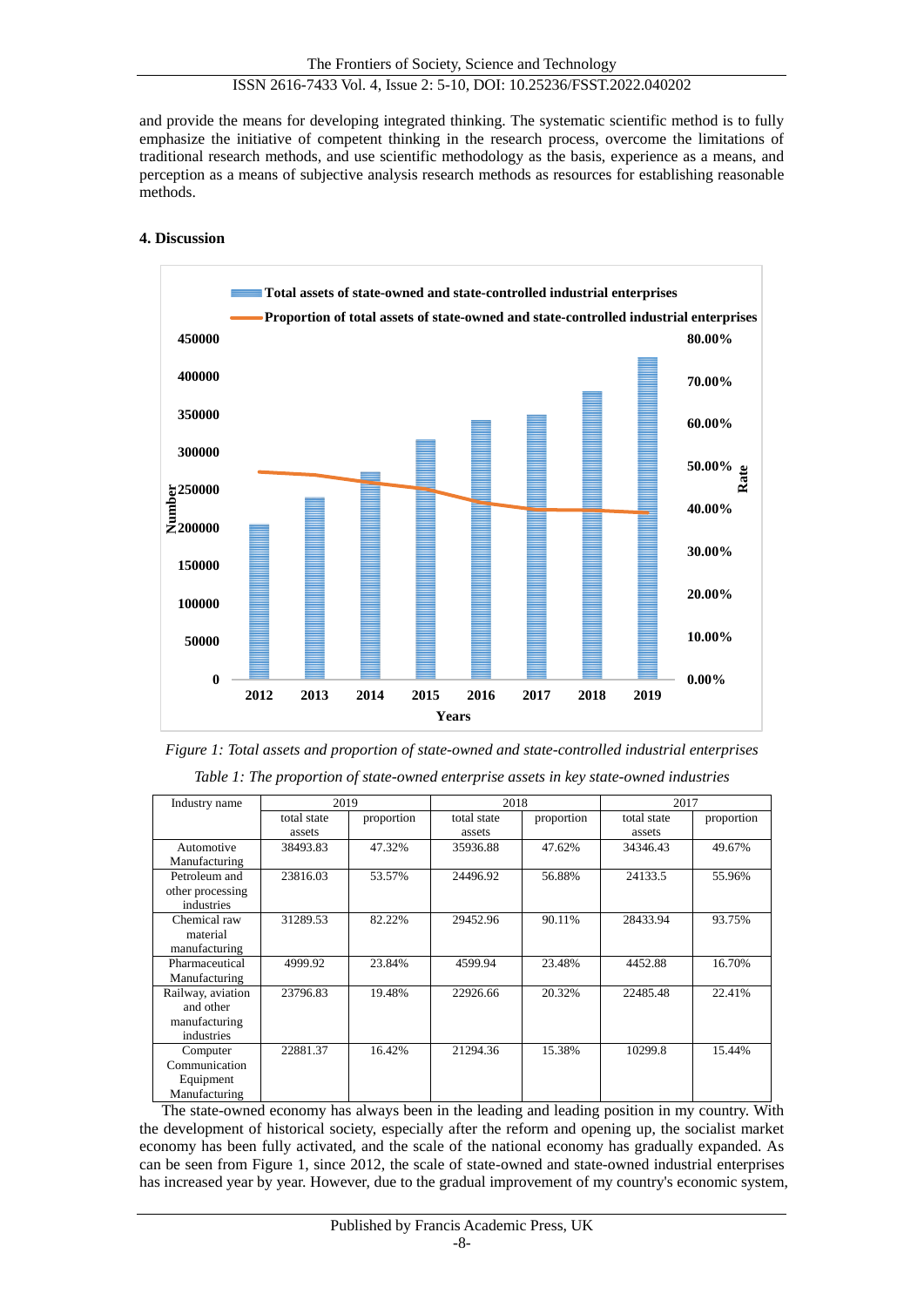while the state-owned economy is developing, the collective economy and the non-public economy have received strong support and guidance, and the proportion has continued to decline steadily.



*Figure 2: The proportion of state-owned enterprise assets in key state-owned industries*

As can be seen from Table 1 and Figure 2, with the social adjustment of the country, state-owned assets have also been adjusted in key areas and key industries. Industry, public service construction and other industries and fields closely related to the national economy and security.

# **5. Conclusion**

Socialist political economy with Chinese characteristics is the further development of Marxist political economy in modern China. It is an important theory that not only implements the basic principles of Marxist political economy, but also further summarizes the great practical experience of socialist construction and reform and opening up based on the reality of our country. It is very important to summarize the interpretation framework and research methods of modern market theory in Marxist political economy, the former support and development of Marxist political economy theory, and the subsequent support and development of Marxist political economy.

# **References**

*[1] Chey H K. International political economy thought in pre-modern and colonial Korea. International Trade Politics & Development, 2019, 3(1):11-29. DOI: 10.1108/ITPD-02-2019-002*

*[2] Li Z, Kotz D M. Is China Imperialist? Economy, State, and Insertion in the Global System. Review of Radical Political Economics, 2021, 53(4):600-610. DOI: 10.1177/04866134211018868*

*[3] Fonseca F A. Trajectory of Capitalism in Mexico: Hierarchical Market Economy and the Role of the State. Tamkang Journal of International Affairs, 2020, 23(4):93-154. DOI: 10274979-202004-202005080001-202005080001-93-154*

*[4] Holmes M J, Iregui A M, Otero J. Interest rate convergence across maturities: Evidence from bank data in an emerging market economy. North American Journal of Economics & Finance, 2019, 49(JUL.):57-70. DOI: 10.1016/j.najef.2019.03.008*

*[5] Tran H T. Institutional quality and market selection in the transition to market economy. Journal of business venturing, 2019, 34(5):105890.1-105890.27. DOI: 10.1016/j.jbusvent.2018.07.001*

*[6] Zhou W, Peng D. EU-Price Comparison Methodologies (DS516): Challenging the Non-Market Economy Methodology in Light of the Negotiating History of Article 15 of China's WTO Accession Protocol. Journal of world trade, 2018, 52(3):505-534.*